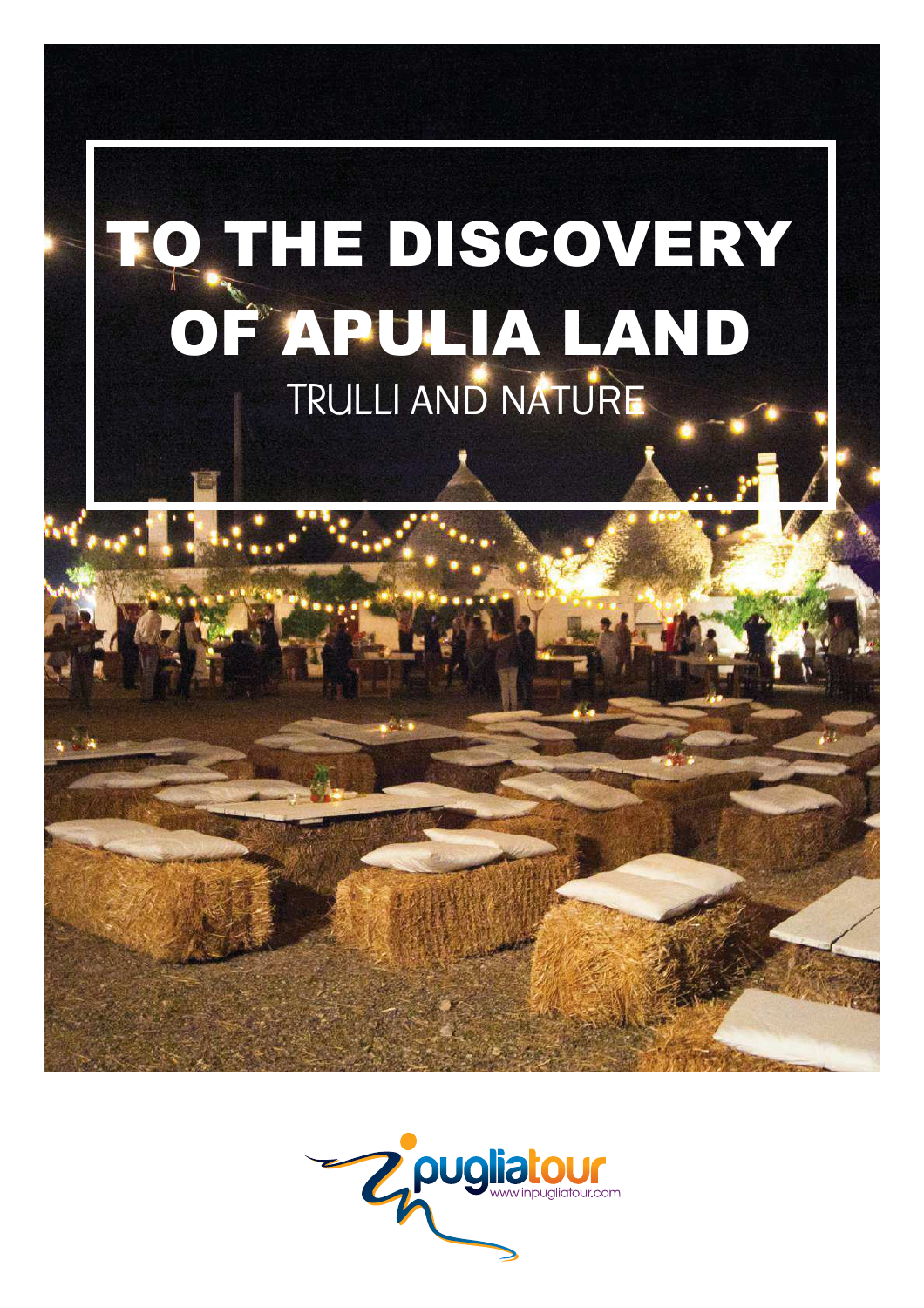Puglia, treasure chest of stories to discover, among the remains of a story that tells of myths, legendary figures and extraordinary figures lives who loved this land. Puglia magic, restless, wild. Puglia, the land of castles and ancient villages,

artists and artisans, musicians and comedians. Puglia to discover, to live, not to be forgotten.

InPugliatour organizes a 4-day tour among the most beautiful cities of Apulia. We will guide you through castles and monuments. We will take you into the exciting discovery stories and traditions, tastes and sounds.

### Day 1 - Welcome to Puglia!

Reception in the afternoon with accommodation and dinner at the hotel and free evening.

Bari

Taranto

Brindisi

Lecce

Foggia

#### Day 2–Between flavors and traditions

 Breakfast at the hotel and departure around 9:00 for the White City of Ostuni. Guided tour of the old town, characterized by the white houses that gave the name to the town of Ostuni.Tour and tasting at an oil mill and museum. 13:00 lunch at the hotel. In the afternoon we move to the nearby Martina Franca, baroque city, the place of "The Festival of Valle d'Itria" Afterwards, a visit to a dairy farm in "Itria valley "with a practical demonstration of theproduction and tasting Z<sub>pugliatour</sub> process. Return to hotel and dinner. Free evening.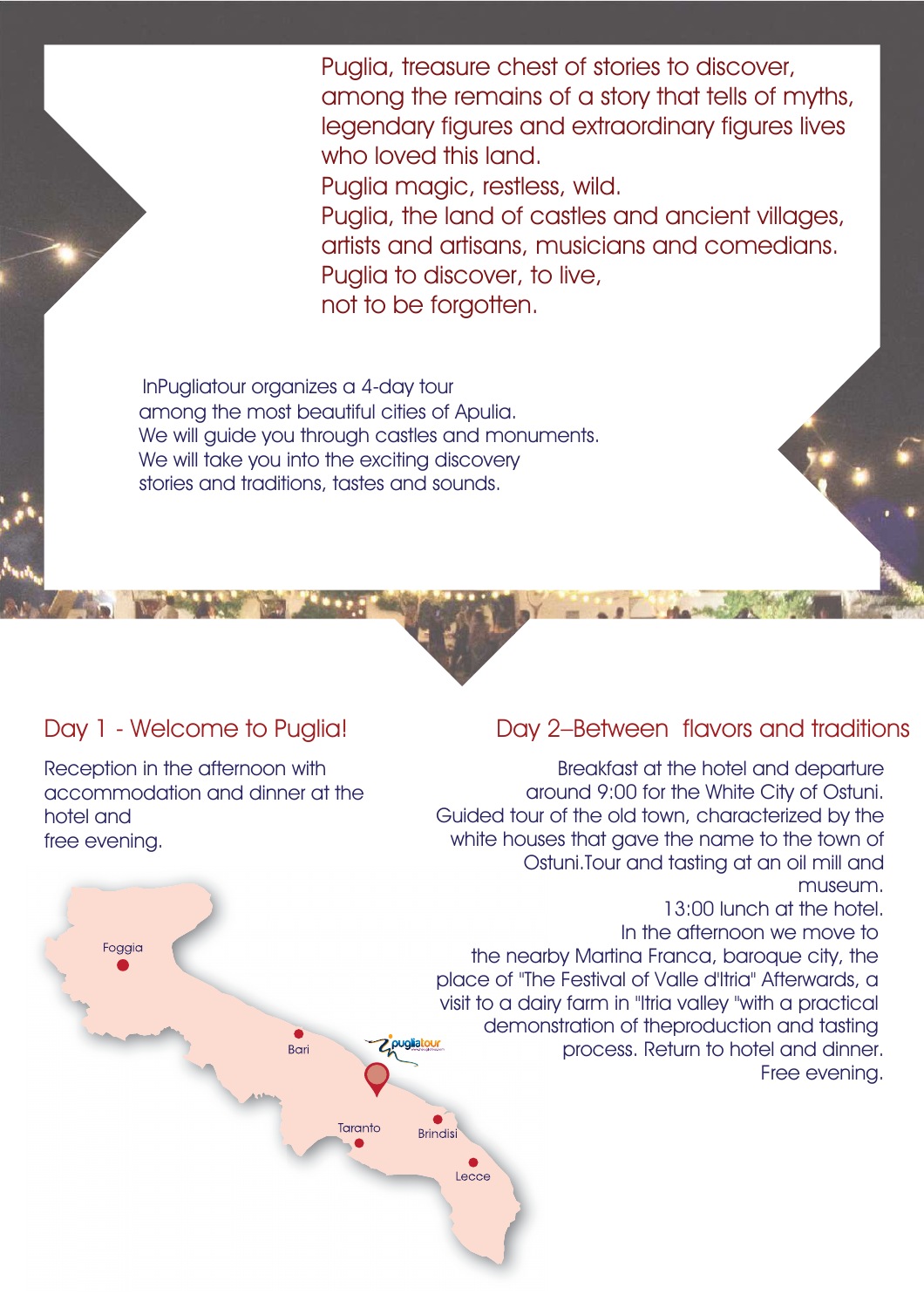

## Day 3 - Among the hills and the sea

Breakfast at the hotel and departure around 9:00 to Alberobello, the Capital of the Trulli and UNESCO site. Afterwards, a visit to a winery in "Valle d'Itria" with demonstration production and tasting process. 13:00 lunch at the hotel. In the afternoon visit to the Caves of Castellana. Following a guided tour in Polignano a Mare, the city of Domenico Modugno, which it is beautiful seaside village. Return to hotel and dinner. Free evening.

#### Day 4 - Cisternino and Valle d'Itria

Breakfast at hotel and visit the old town Cisternino. This country in recent years has received many tourism awards both nationally and internationally. lunch at local restaurant. Final farewell and departure in the afternoon